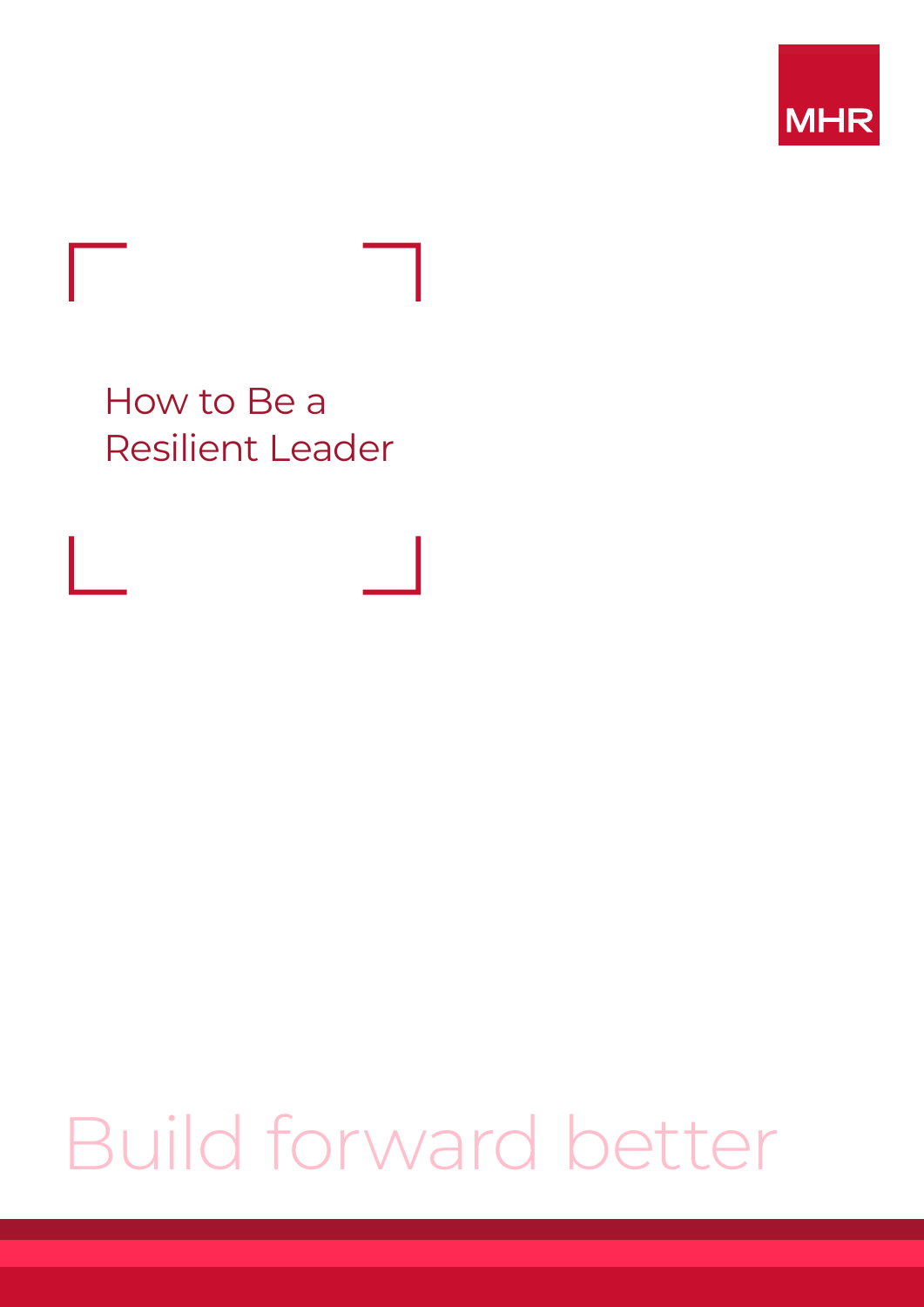### **Contents**

| 1 What is resilient leadership and why is it important? | $3 \rightarrow$ |
|---------------------------------------------------------|-----------------|
| 2 How do resilient leaders navigate change?             | 5 >             |
| 2.1 Key traits of resilient leaders                     | $6 \rightarrow$ |
| 2.2 Understanding your team's reactions to change       | 7 >             |
| 3 What is a growth mindset?                             | $9 \rightarrow$ |
| 3.1 Resilient leaders and the growth mindset            | $9 \rightarrow$ |
| 3.2 Growth mindset and developing others                | 10 <sub>2</sub> |
| 4 Coaching questions around your leadership skills      | 11 >            |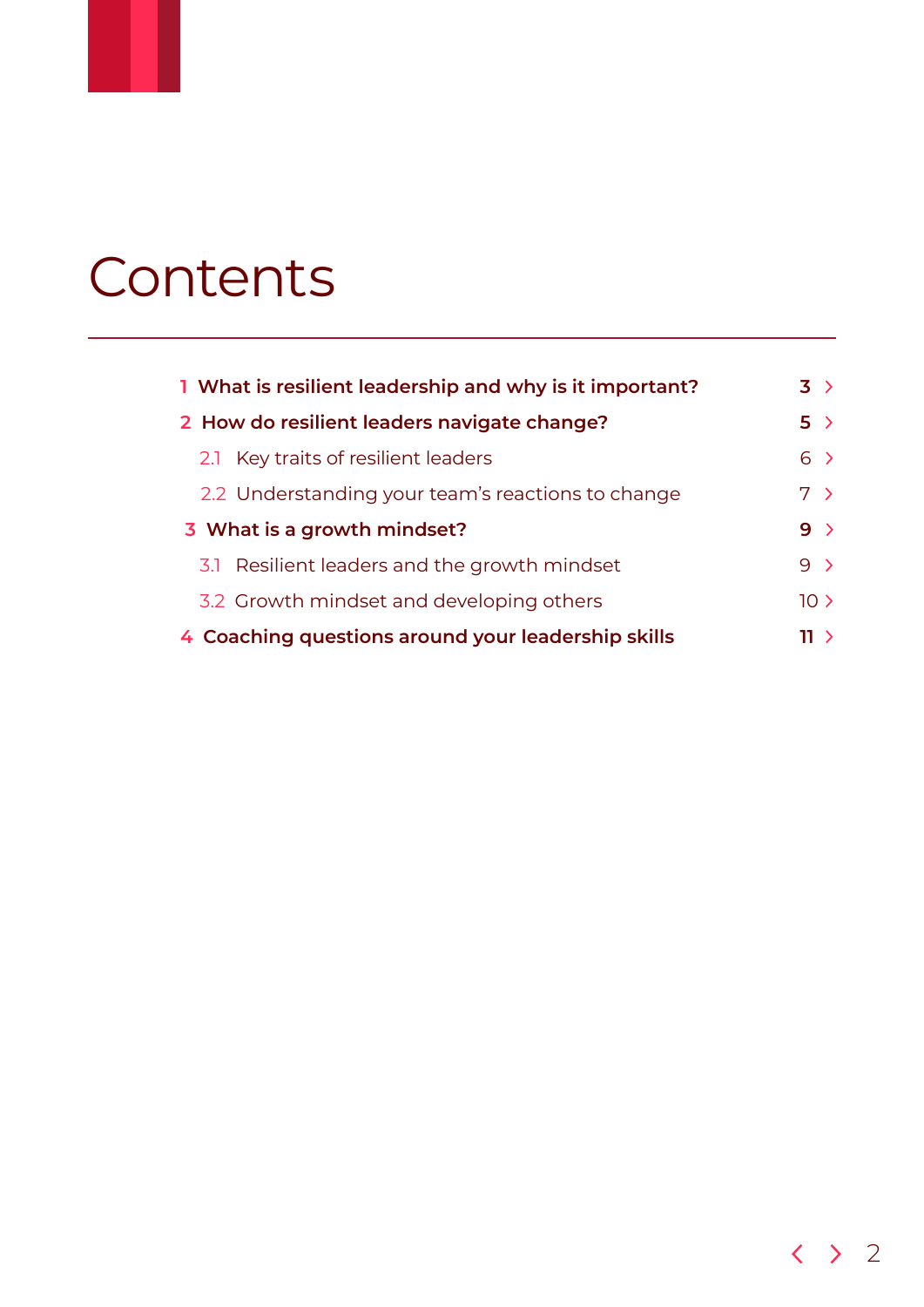# <span id="page-2-0"></span>What is resilient leadership and<br>why is it important?

### **The resilient leader emerges at times of adversity and uncertainty.**

Great leaders have many qualities and attributes in common and over the years much research has been conducted into what makes great leaders great. One essential quality of great leadership is resiliency.

A leader's ability to bounce back and overcome adversity, change and challenge is essential. Perhaps a leader has even more responsibility to develop resiliency than those that are not in a leadership position, as people are relying on the leader for direction andpeople often look towards the leader for a sense of certainty when change or crises hits. A leader is someone whose sense of resiliency is not just for themselves but for those around them at times of great challenge.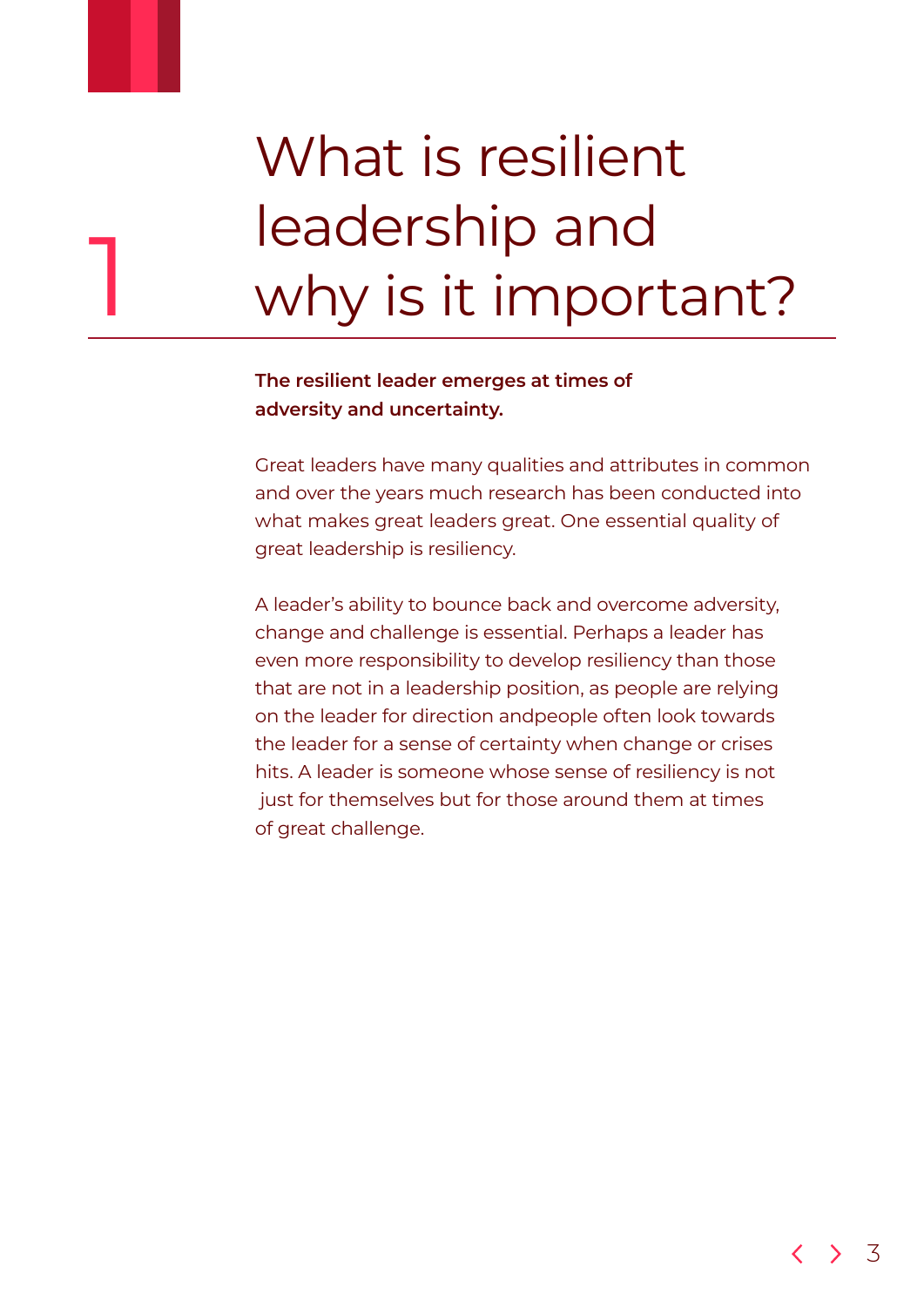1 **What is resilient leadership and why is it important?** 

Resilient leaders display emotional strength, courage, and professionalism during the most trying times. The resilient leader can keep focused and calm during times of disruption and transition, through periods of high employee turnover, when team morale and potentially business profits are low.

<sup>"</sup> Never give in – never, never, **never, never, in nothing great or small, large or petty, never give in.** 

**If you are going through hell, keep going!** "

Sir Winston Churchill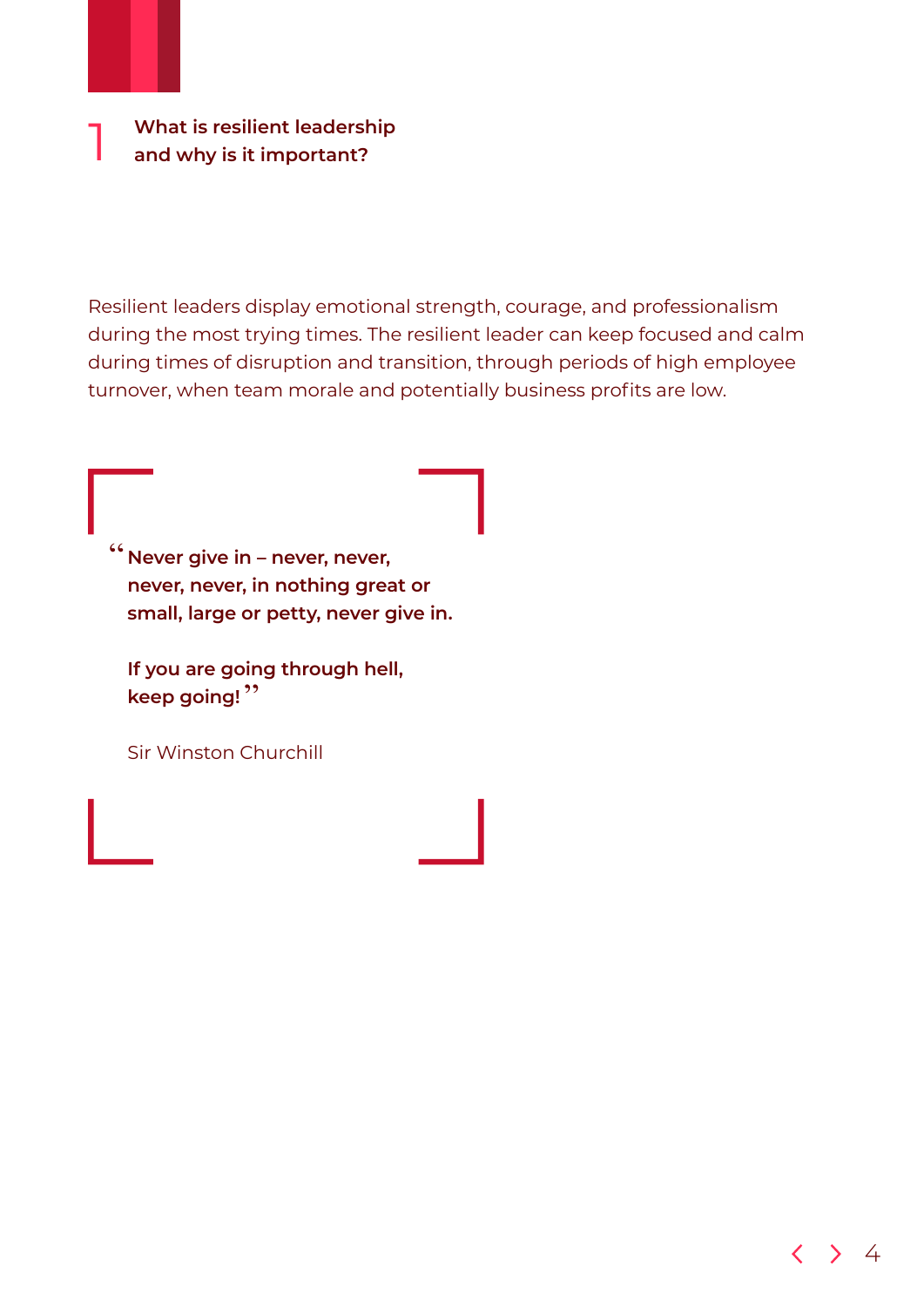<span id="page-4-0"></span>

# How do resilient leaders navigate<br>change?

Many organisations are constantly in a state of flux and change. Changing their focus, expanding, or contracting their activities, and rethinking their processes and services especially in response to the Covid-19 global pandemic.

Necessity is " the mother of invention "

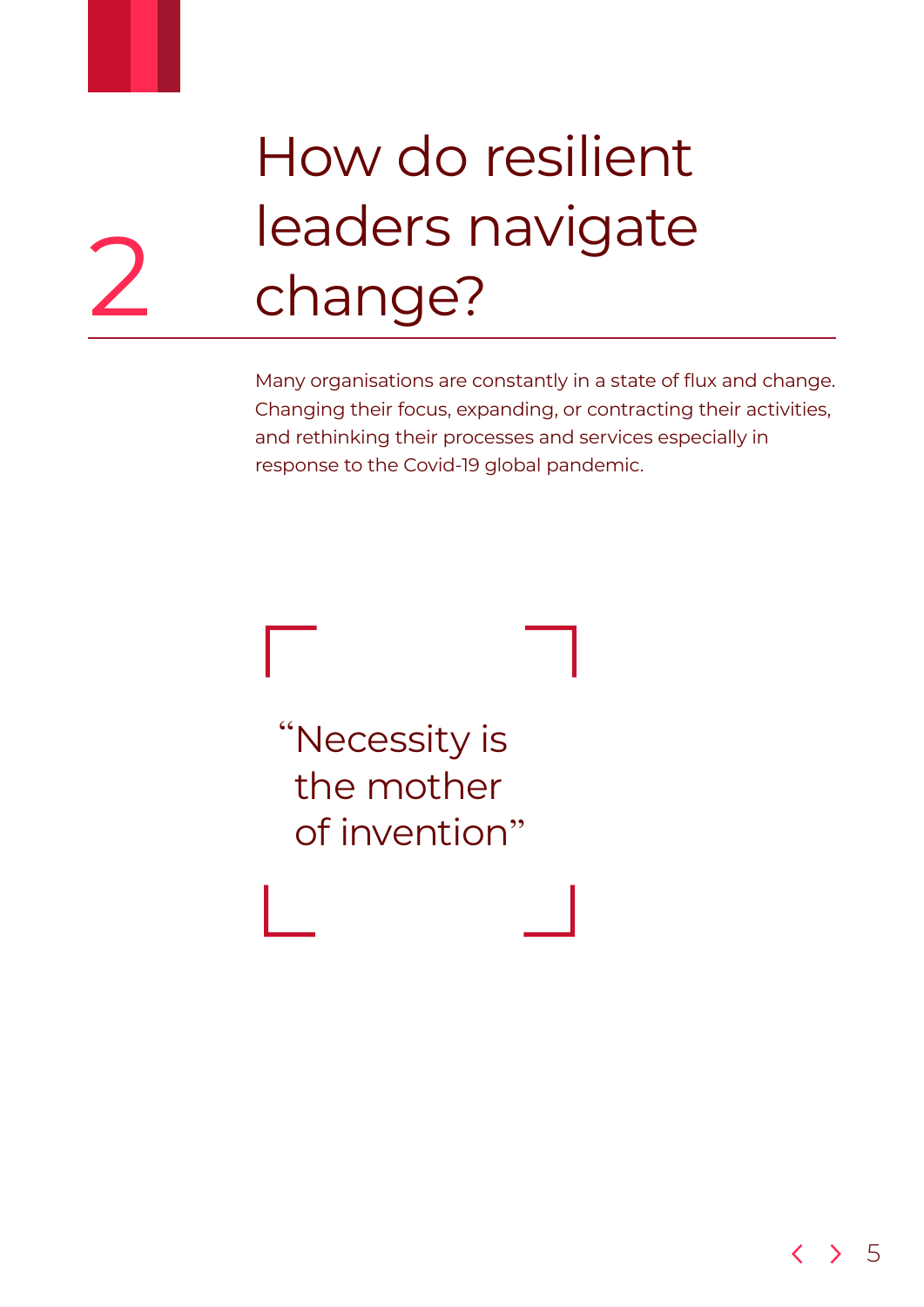### <span id="page-5-0"></span>**1.2 Key traits of resilient leaders**

- 1. **They change with change, and are solution focused rather than problem focused** – Resilient leaders do not dwell on the things that they cannot change and have little control over, instead they focus their attention on what they can change and what they have some degree of control over.
- 2. **They have a vision and a plan** Resilient leaders may not have all the pieces of the plan mapped out perfectly, but they provide a direction. The vision provides momentum whilst they remain flexible with the specifics. Jeff Bezos put it well when he said, "we are stubborn on the vision but flexible on the details."
- 3. **They tolerate uncertainty and ambiguity better** We all like things to be predictable but life just does not work this way. Resilient leaders can be ok with not knowing all the details of exactly how things will unfold but they follow the next logical step. They are good at regulating their own stress and emotions.
- 4. **They are not afraid to take calculated risks and make bold decisions** Leadership boils down in many ways to responsibility. The responsibility to make decisions and to take calculated risks, it does not mean they do not consult but they have an inner confidence to try new ideas.

6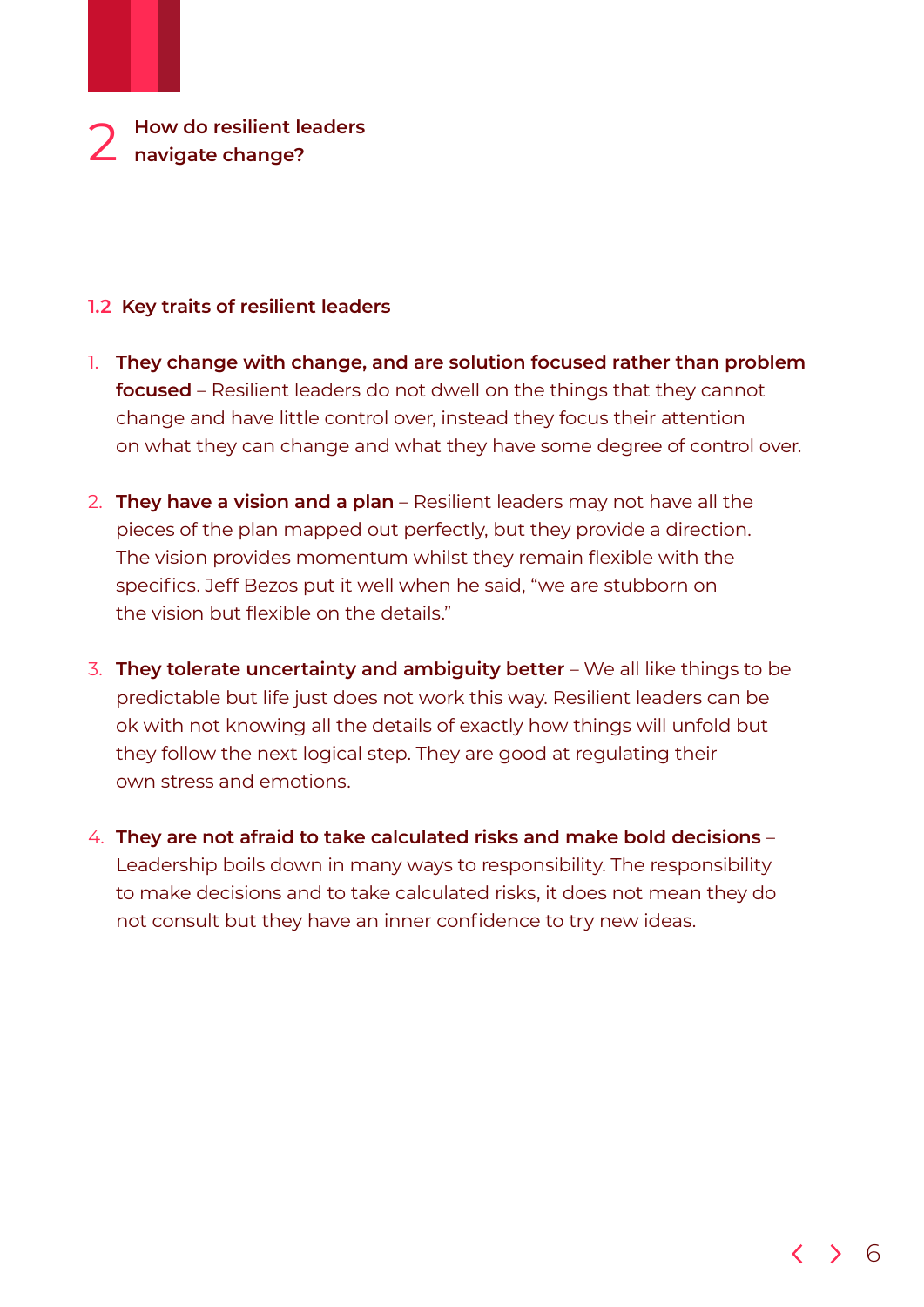<span id="page-6-0"></span>

### **1.2 Understanding your team's reactions to change**

Resilient leaders can understand and manage the emotions and responses of others during times of change and uncertainty.

Four typical responses to change are:

### 1. **The Navigator**

This is the person who adapts to the change well.

Q. Think about times in your life, when have you handled change well, took the change in your stride, or felt comfortable or excited by a certain change?

### 2. **The Critic**

 The critic can be frustrated at the change, or they can be less emotional but more analytical about the drawbacks of a particular change.

Q. Think about changes that you have been critical of in the past, do you think a critic is a good or bad thing on a team?

The critics can come in two types. The critic that is just simply upset by the change, or the critic that has some constructive criticism regarding the change. A critic with constructive criticism may have valid points and needs to have their questions and objections answered, and maybe looking to find a solution.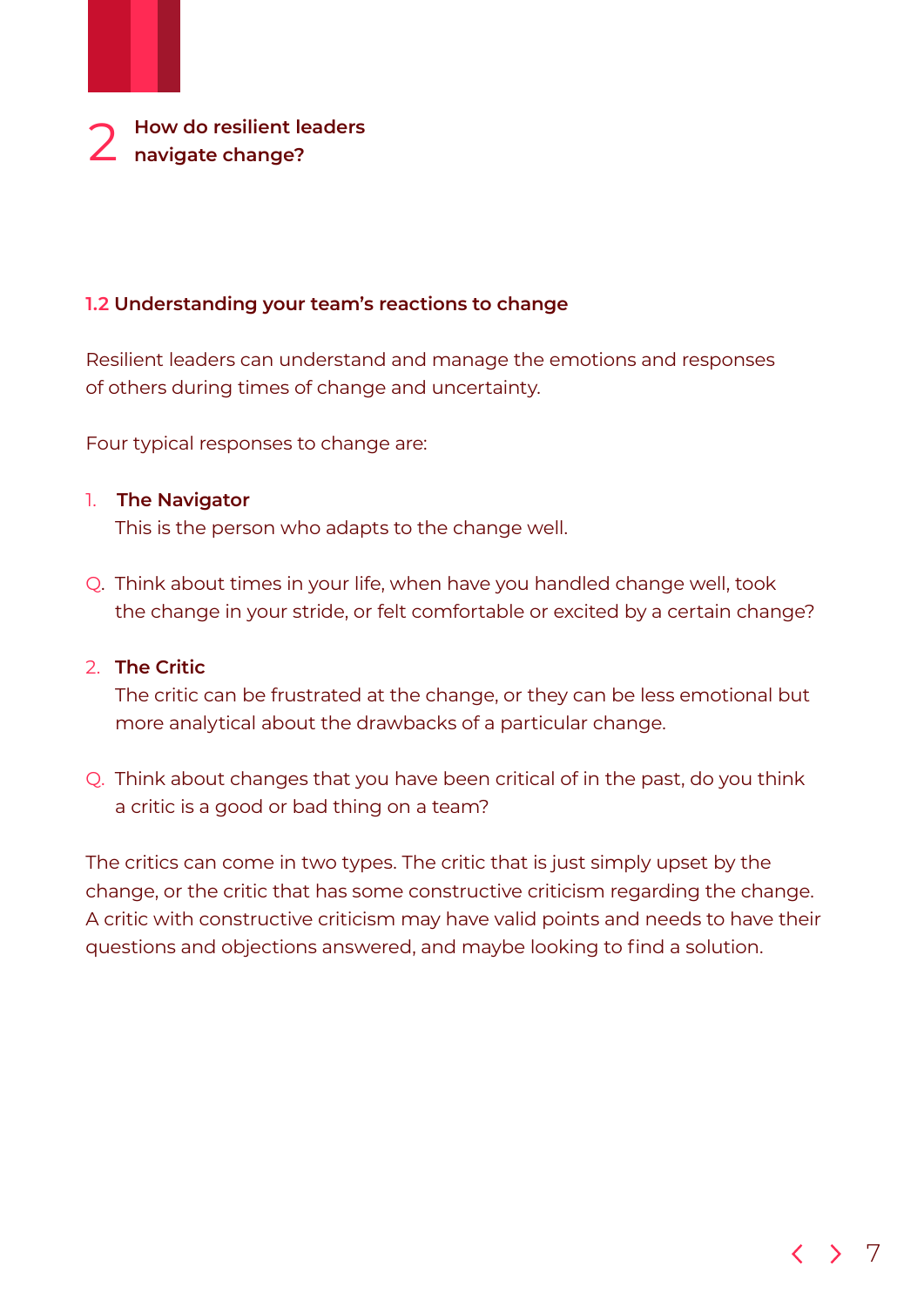### 3. **The Victim**

 This is the individual who feels upset by the change taking place, they may feel helpless and overwhelmed.

Q. Think about the major changes in your life, what changes have you struggled to cope with, making you feel out of control or helpless?

It is your job as a leader to help those that feel like victims to move them towards coping with the change better. This could be by listening to them, showing empathy for their feelings, or gently moving them towards better coping strategies.

### 4. **The Bystander**

 This is the person that when a change is taking place has a neutral response and it can be challenging for a leader to know what is really going on with them.

Q. Think about your own team, can you recognise the navigators, critics, victims and bystanders? What is your leadership approach to helping them deal with change?

Once again it is your job as the leader to try to understand what is going on with a bystander and get them involved and engaged in the process. How about teaming them up with a navigator, or through 1 to 1 coaching conversations? Make sure to check-in with them and ask them how they are feeling about the change.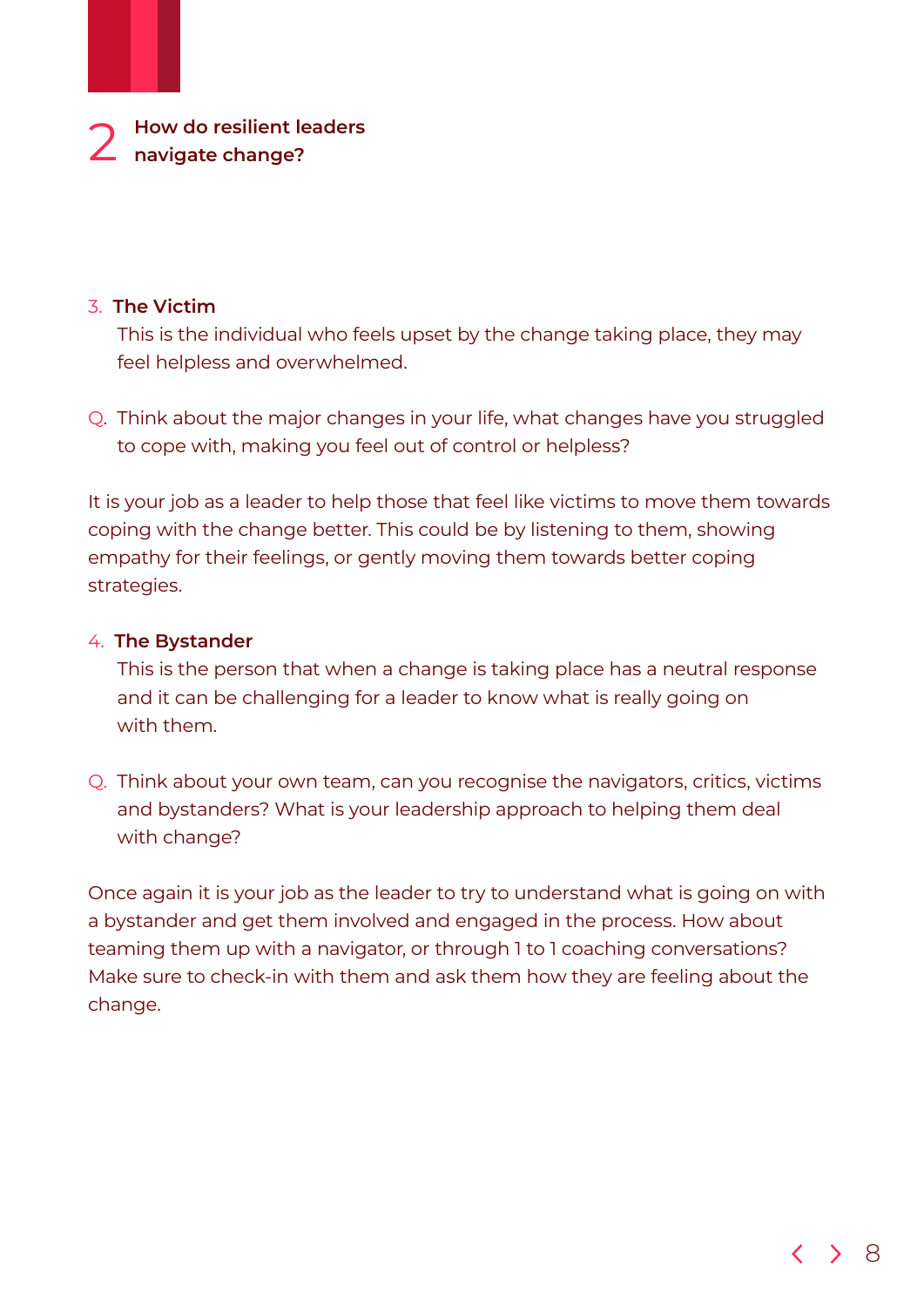# <span id="page-8-0"></span>What is a growth<br>mindset?

### **3.1 Resilient leaders and the growth mindset**

As a leader what you believe about yourself and your ability, and what you believe about others and their ability is so important. Resilient leadership is about developing a growth mindset.

### **Growth Mindset**

The belief that people have the ability and capacity to learn, grow and develop their skills, improve, and get better.

### **Fixed Mindset**

The belief that our ability, skills and potential is fixed.

The resilient leader is comfortable not having all the answers, but are comfortable asking other people for help, and leveraging the team's expertise in areas they fall short. They are humble and coachable with a genuine desire to listen to feedback and improve.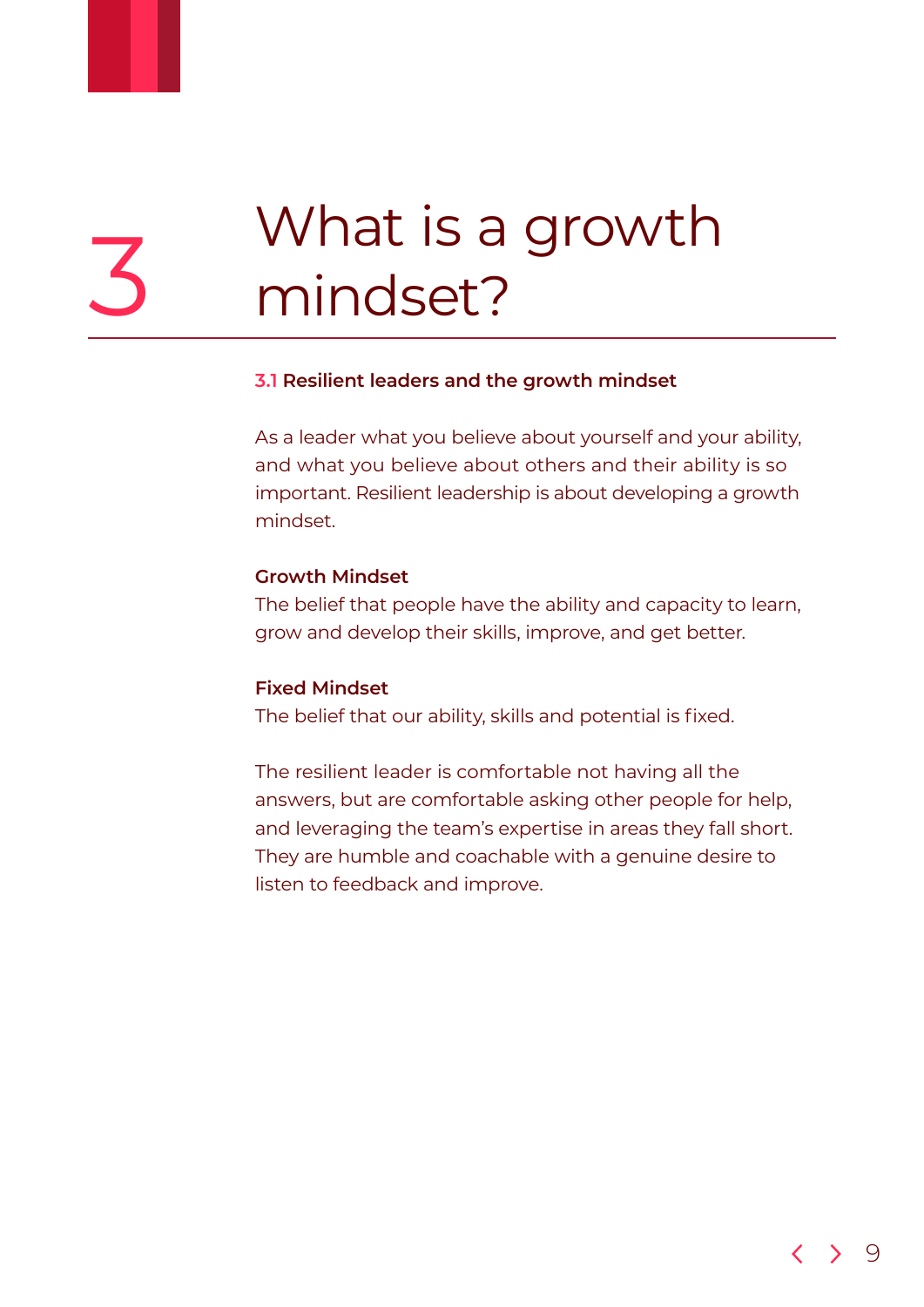## 3 **What is a growth mindset?**

### **3.2 Growth mindset and developing others**

Resilient leaders apply the growth mindset they have for themselves to their teams, and it makes a huge difference to the culture of a team as leaders with a growth mindset tend to focus more on the process rather than just the results. Failures and mistakes are seen as opportunities to grow, develop and learn.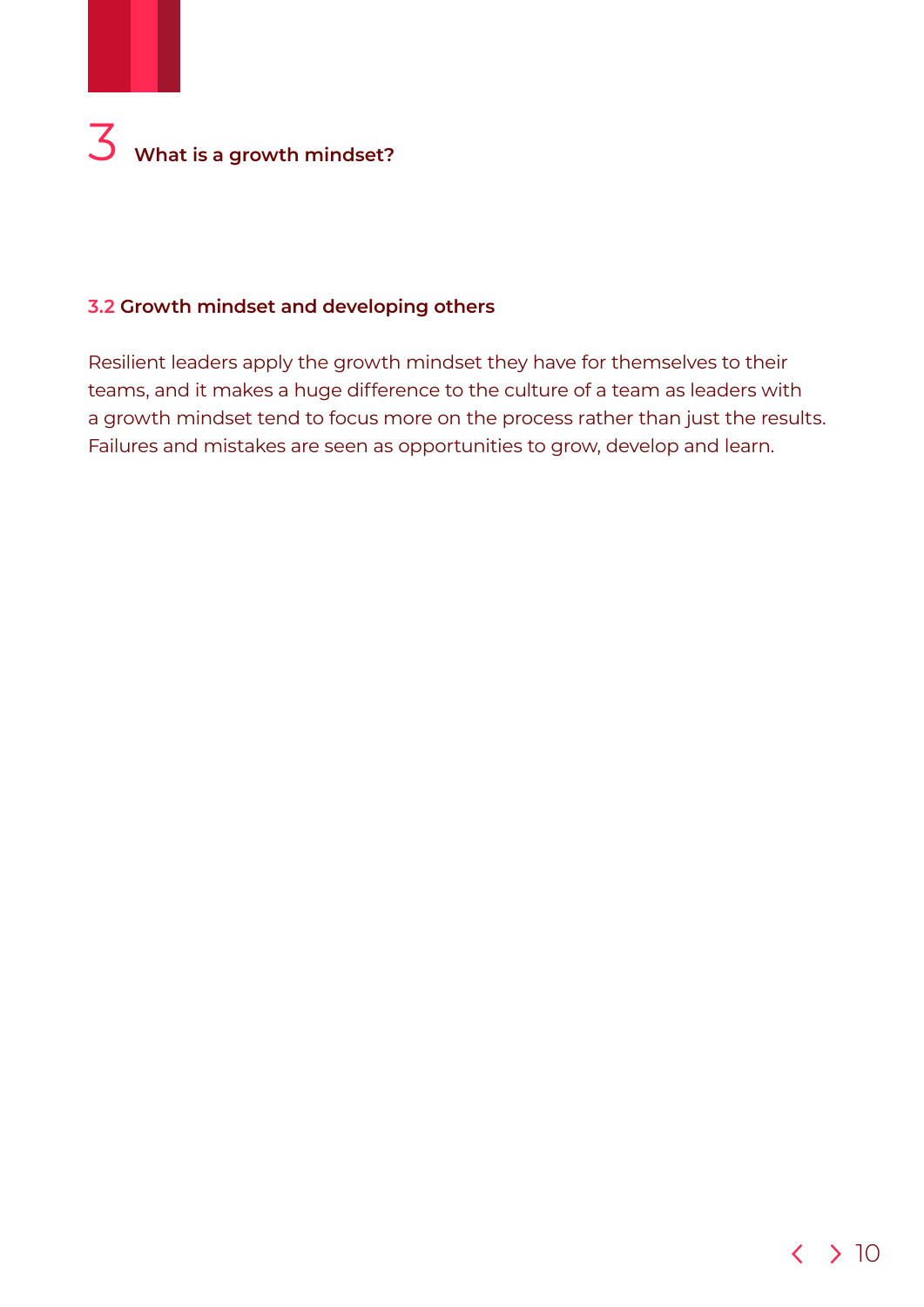# <span id="page-10-0"></span>Coaching questions

### **Ask yourself about your own style of leadership:**

- Q1. As a leader, what are your values, and what is most important to you right now?
- Q2. How do you think people view you as a leader?
- Q3. What have been some of your successes and failures as a leader?
- Q4. Do you truly understand each member of your team and what drives them? How could you understand them better?
- Q5. As a leader am I communicating the big picture?
- Q6. How could I improve my communication?
- Q7. As a leader how could I help my team excel?

### 11